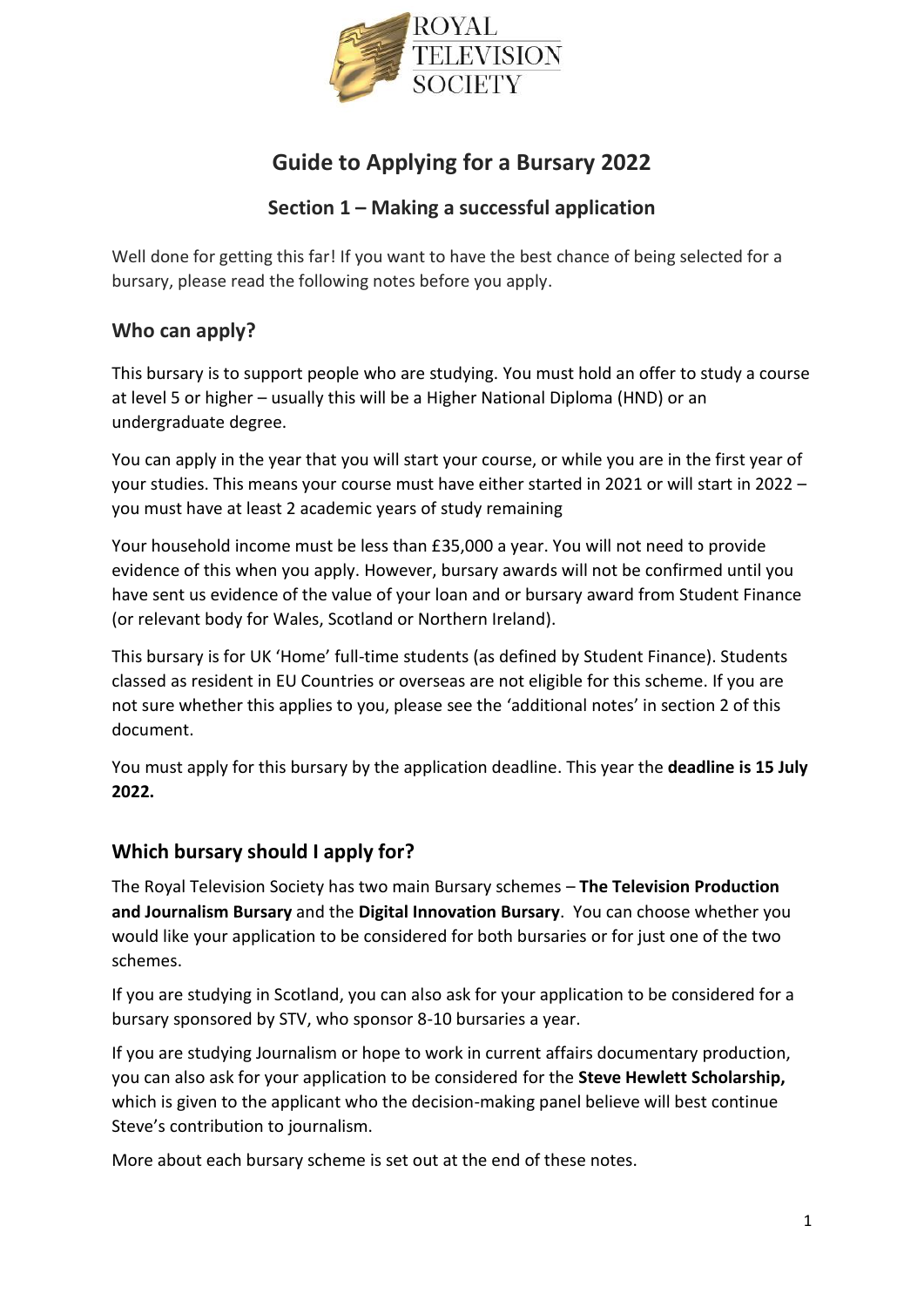

# **How do I apply?**

You complete the application form on the [Royal Television Society website](https://bursaries.rts.org.uk/entrant/dashboard.php) and include your UCAS personal statement. You can save the form and complete it later – you do not need to finish it in one go.

We also ask you for contact details for a referee who would support your application. This should be a school or college tutor or if you don't have either of these, someone you have worked for. Family members are not acceptable. You will need to get the referee's agreement to put their details on this form.

All applications must be submitted online. If for any reason this is not possible, please contact us at [Bursaries@rts.org.uk](mailto:Bursaries@rts.org.uk)

**Applications must be received by midnight on 15 July 2022**. Any applications received after this deadline will not be eligible for this award. Please do not leave your application until the last minute, as IT systems are likely to be busy and it may take some time to upload your application

# **Sample of your work**

If you ask us to consider your application for our **Television Production and Journalism Bursary** you must submit an example of your work that can be viewed electronically. This may be a piece of coursework you are particularly proud of, a short film or video you have made or something else you have done. A few things to remember:

- We are keen to see examples which showcase your creative skills.
- If the work is a group effort, please ensure you specify your role in the production.
- If it is possible to view it on a website or YouTube, please include the web address.
- If you are attaching a file, please use a common file format and ensure your link works before you submit your form and please ensure that it is not password protected. If for some reason it is essential to have a password, please ensure that you have given us the password on the form.
- Please do not send us any hard copy DVDs or other evidence, as we are not able to return these and wish to receive all materials electronically.

# **What do I get if I am successful?**

Our scholars identify many advantages to receiving a bursary. Here are the main ones.

- Money £1000 per year of your studies
- An Industry mentor in your second or third year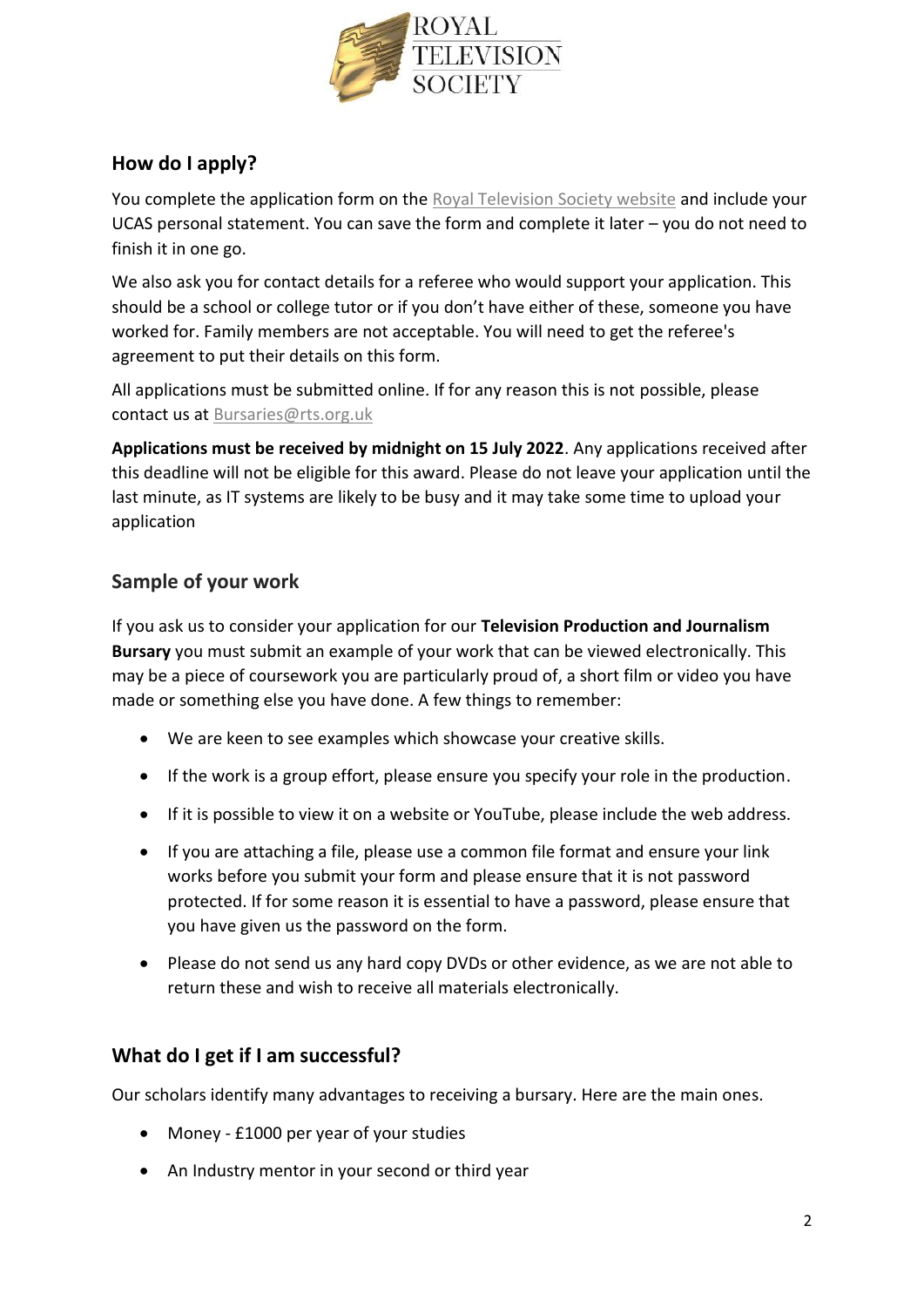

- Membership of the RTS during your course and for one year afterwards
- Affiliate membership of the Union Club
- Support from our bursary team
- To call yourself an RTS Scholar
- If you are awarded a bursary under our Digital Innovation Bursary, you will participate in a 'Summer Tour' of the Industry. For all bursary students you will have lots of opportunities to network and meet people in the industry, and to learn about potential careers.
- Membership of a fast-growing network of RTS bursary scholars from across the UK

#### **How does the RTS choose who gets a bursary?**

We need you to tell us about yourself in the supporting statement. We will use the criteria listed below when making our decisions. Please make sure you read these and tell us about how you meet them in your application.

There are a limited number of bursaries available, and the decision of the panel is final.

#### **Criteria**

We will assess your application against our criteria for the Bursaries.

In your supporting statement, we would like you to:

- Tell us about your **interest in Television**. Why do you want to study the course you have chosen? What do you hope to do in the future?
- We want to know about your **ability to study**. Please put down any qualifications (e.g. A levels, BTEC etc you have gained – there is a place to do this on the form. If you do not have any qualifications, please tell us about any experience which demonstrates you are able to study.)
- If you have had to **overcome any other difficulties during your studies** for example, if you have had to take time out due to illness or family circumstances, please let us know this as well.
- We want to fund people who want to **want to be a part of the RTS** who have found out a bit about us and the opportunities this bursary brings – please tell us about your interest in the RTS
- We are interested in seeing work you have done previously, which demonstrates that you have the potential to succeed in the industry. Whilst this is compulsory for the Television Production bursary, it is not compulsory for the Digital Innovation Bursary. However, if you wish to submit a piece of work which you feel would support your application please do.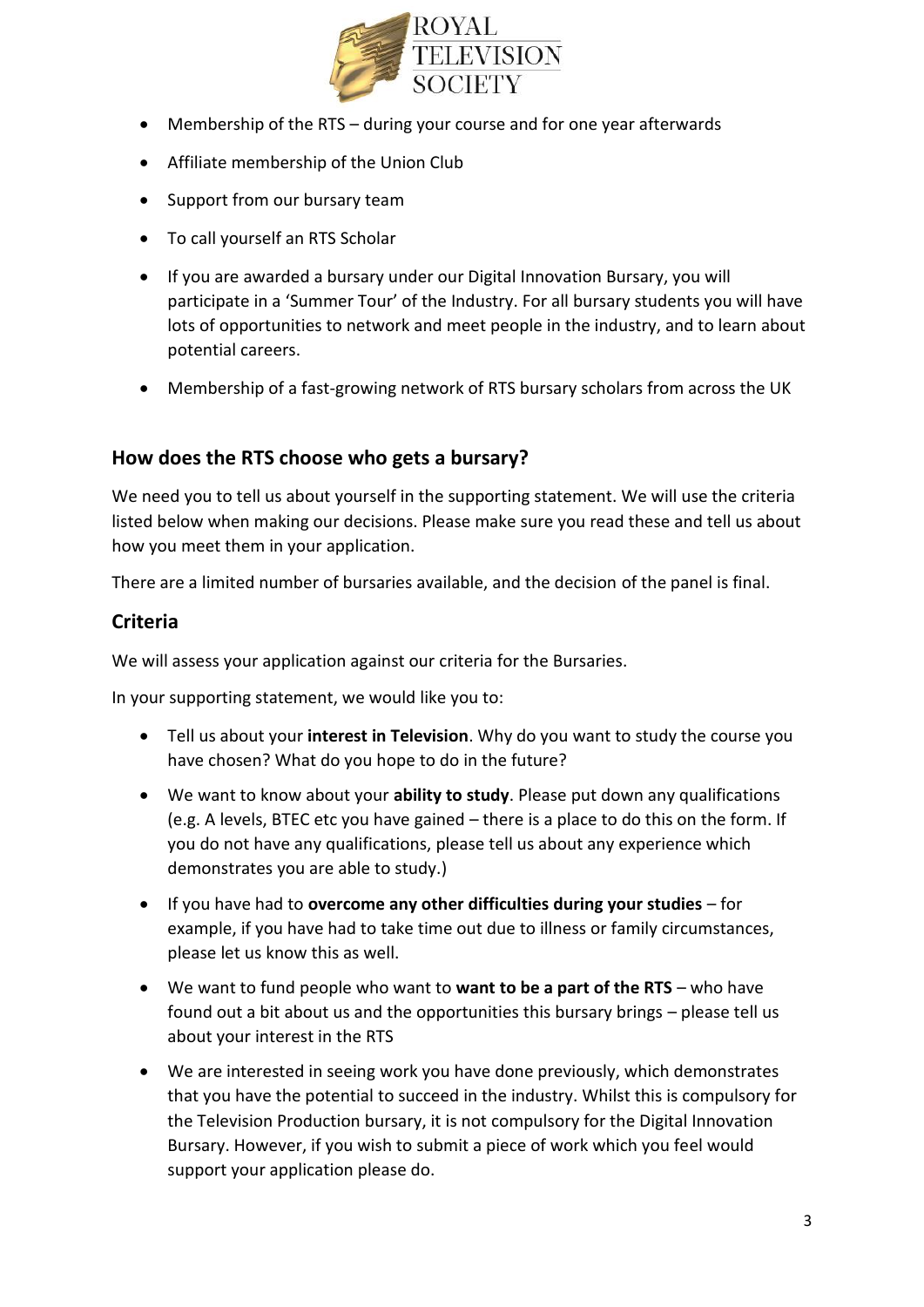

• There are many career options in the industry from scriptwriting to special effects, from sales and distribution to production management – we are interested in supporting people in a variety of careers, particularly where there is a shortage of people applying for roles. If you know what role you hope to have in the TV Industry in the future – please let us know.

### **What happens after I apply?**

The Royal Television Society will assess your application against the criteria above. We may contact your referee for further information at this stage. We may also contact you to arrange a short telephone interview.

The top applications, as determined by our panel, will be awarded the bursaries, subject to meeting the conditions of any university offers and providing evidence that you meet the income threshold evidenced by the value of your Student Finance award.

We will also create a reserve list. Where students from the shortlist do not meet the conditions for the offer of a bursary, these will be offered to students from the reserve list. All students will be notified of the result of their application by 30 October 2022.

Please note, The Royal Television Society have a limited number of bursaries during the academic year therefore, meeting the eligibility criteria and applying for a bursary does not guarantee that your application will be successful. If you have any questions regarding these guidance notes, please contact us at [bursaries@rts.org.uk](mailto:bursaries@rts.org.uk)

Link to the application form can be found [here.](https://bursaries.rts.org.uk/entrant/dashboard.php)

For further information about the RTS please visit our [website.](https://rts.org.uk/education-and-training-pages/bursaries) Good Luck!

*Please note: Every effort is made to ensure that all details included in this Guide are correct at the time of writing. They are intended to act as an information source for potential bursary applicants and in no way should they be considered to be legally binding or guarantee an award of a bursary. The Royal Television Society will not be deemed to be in breach of any Terms and Conditions due to changes to eligibility criteria beyond their reasonable control. It should be noted that these Guidance Notes will be regularly reviewed and may be subject to change from time to time. The decision of the award panel is final, and there is no appeal against the decision of the panel on the award of bursaries. We regret that we are unlikely to be able to provide individual feedback, as we anticipate receiving many applications.*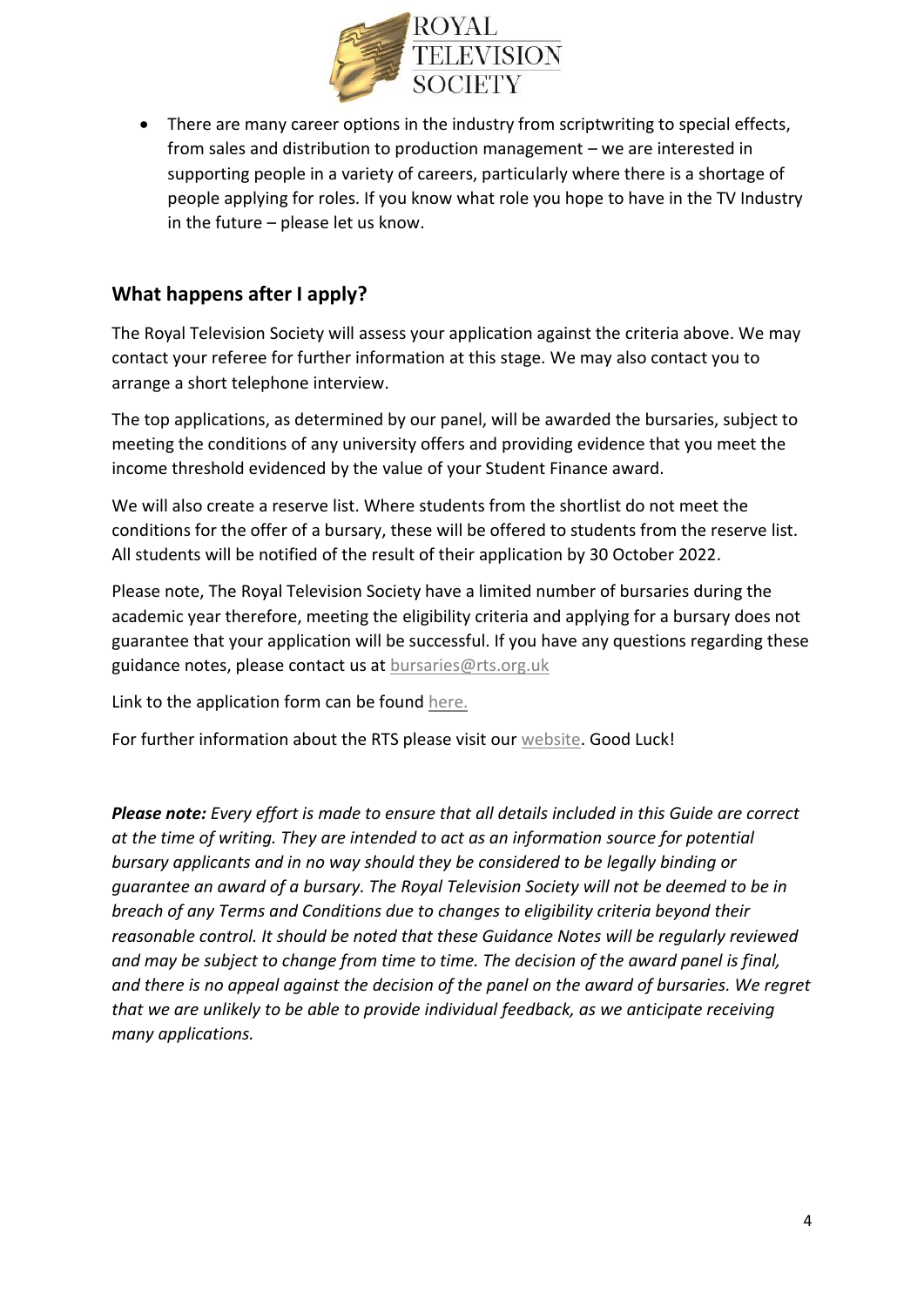

# **Section 2 - The RTS Bursary Schemes**

### **The TV Production and Journalism Bursary**

Candidates who are awarded one of these bursaries would be likely to have an interest/ability in one or more of these career areas:

- Creating content Ideas and development, pre-production. This would include social media, podcasts or YouTube videos, for example, as well as more traditional film/Television content.
- Visuals art department roles, design, costume, makeup, set design, props, scenery would also sit under this bursary.
- Location scouting or management, casting
- Direction/Production development of the content into a final piece, film or TV programme, video or podcast. This includes management of the process, administration, budgeting, planning, etc
- Craft skills camera operation, multi-camera work, sound, vision mixing etc
- Journalism reporting, filming or editing news stories, investigative/research, documentary production
- Production Management roles such as production secretary, management of the funds, health and safety, etc.
- Communications, press, social media, public relations.

Students applying for this bursary are likely to be studying one of the following courses:

- TV Production, Film and TV,
- Journalism, Digital Journalism,
- Creative Industries
- Courses which cover a specific aspect of production such as set design, costume, sound design, communications, events management
- Production management

We will consider applicants studying other courses if they show potential talent and are convincing in their applications about their commitment to a career in broadcast media.

# **The Digital Innovation Bursary**

Technological skills are crucial for the television industry. This is generally an area of skill shortage and one where we are keen to attract more support bursaries. To be awarded a Digital Innovation Bursary, applicants would have an interest in/ demonstrate one or more of the following skills/interests:

- Hardware/software development, creative IT skills problem solving, finding creative solutions, developing new products, innovation in delivery of video/audio content – streaming etc.
- Interest in working in project management, finance or sales and distribution roles, scheduling, logistics, planning.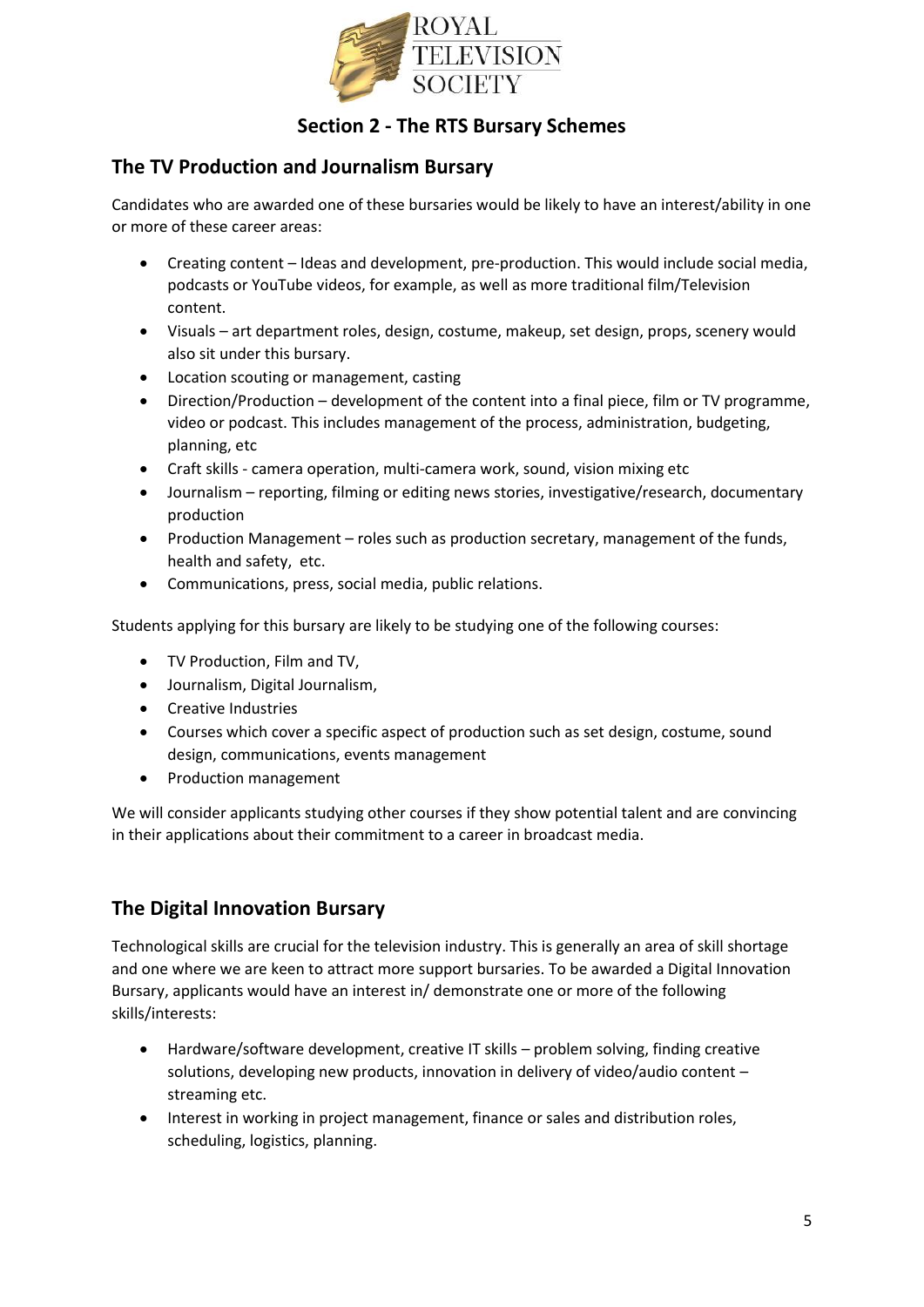

- An interest in evolving areas of technology for example; artificial intelligence, virtual reality, gaming, animation, robotics, addressable advertising, e-sports, motion graphics, CGI, post-production, VFX
- Use of new technologies for journalism, social media, advertising for example, data visualisation or addressable advertising

Whilst we would not restrict applications to students studying specific subjects, we would be particularly interested in students studying:

- Maths; computer science; software development, engineering.
- Specific aspects of IT development such as virtual reality; artificial intelligence; robotics; VFX; gaming and Esports would also come under this bursary.

TV/film/media courses which have a specific IT or engineering focus – this includes the following courses, for example:

- University of Surrey BSc (Hons) Film and Video Production Technology
- Ravensbourne University, London BSc (Hons) Digital Television Technology
- University of Salford BSc (Hons) Media Technology
- Solent University, Southampton BSc (Hons) Live Event Technology
- Birmingham City University; BSc (Hons) Digital Media Technology
- Liverpool John Moores University; BA (Hons) Media Production (this course is currently endorsed under ScreenSkills Select);
- Leeds Beckett University BSc (Hons) Broadcast Media Technologies; and BSc (Hons) Creative Media Technology.

# **The STV Bursaries**

STV sponsors up to 10 bursaries each year for students studying in Scotland.

These bursaries have an additional aspect which is that students develop a closer relationship with STV, who will endeavour to provide a mentor for each student and an opportunity for work experience or an internship.

Students studying in Scotland can also be considered for the bursaries available under each scheme which are not sponsored by STV

#### **The Steve Hewlett Award**

Steve Hewlett was a documentary film maker, programme editor, television executive, media commentator, newspaper columnist, television presenter and Radio 4 broadcaster. He was above all, a journalist: a forensic, passionate, fearless story teller with a talent for communicating the most complex of stories in the most accessible way possible.

The Steve Hewlett Award will be given to the student or students who in the opinion of the Committee show the most potential to succeed and who embody Steve's commitment and dedication to telling a story.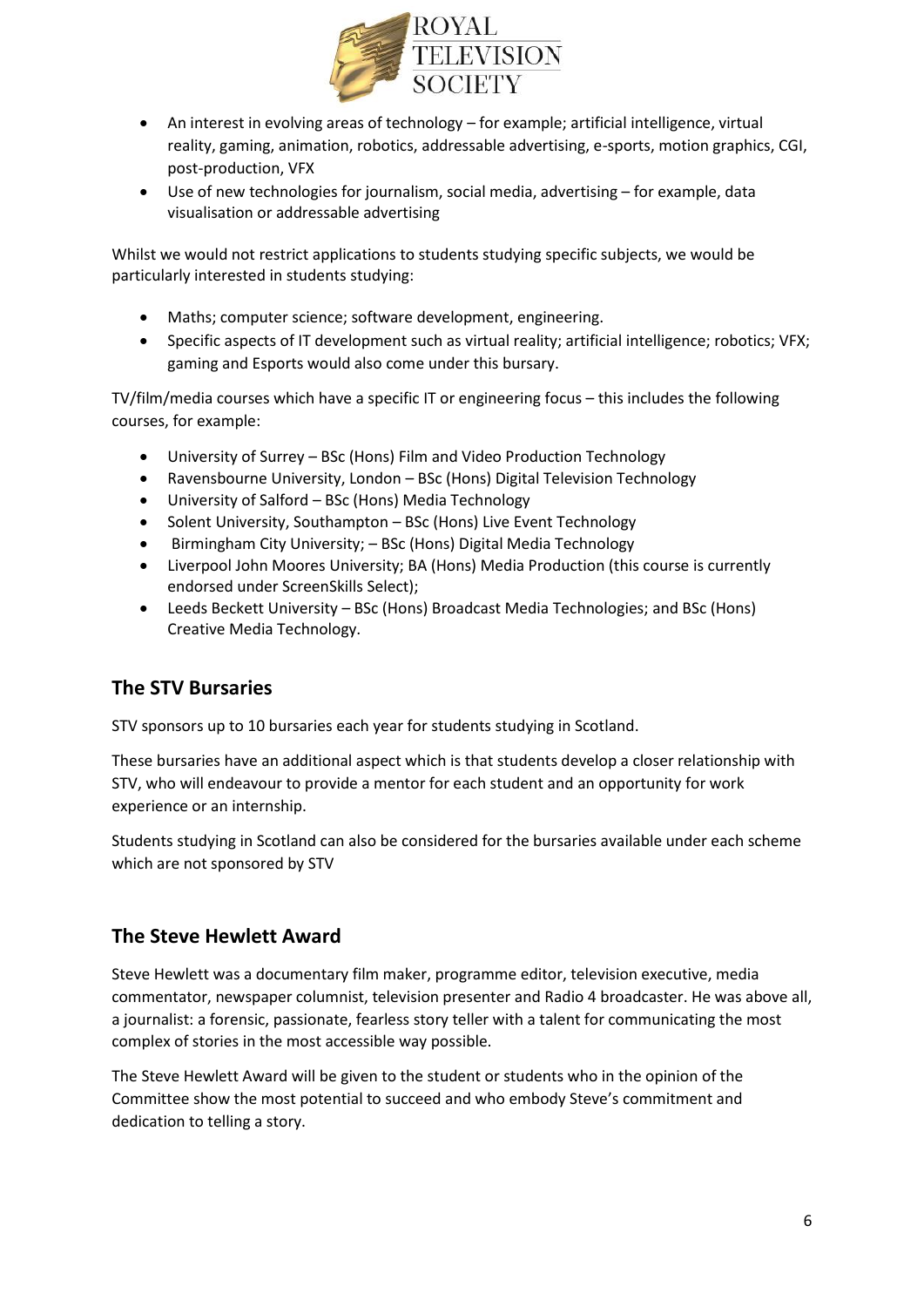

This award is worth an additional £1000 per year of study, taking the total amount to £2000 per year, and the awardee will also have the support and assistance from Steve's wife Rachel Crellin, his family and colleagues.

# **About Steve Hewlett**

After graduating from Manchester University, Steve began his career as a freelance researcher working on BBC programmes Panorama and Nationwide. When Channel 4 was created in 1982 Steve joined its new alternative news show "The Friday Alternative". The programme tore up the rule book that bound conventional current affairs television. He then returned to the BBC where he directed many award-winning documentaries including "The Maze- Enemies Within" in 1990, made with unprecedented access to the maximum-security prison in Northern Ireland and "Remember Bloody Sunday" in 1992.

Steve went on to become editor of BBC documentary strand "Inside Story" before being appointed editor of Panorama, where in 1995 the programme received the highest TV ratings for a factual programme of all time with the interview with HRH Princess Diana. Over 22 million people tuned in.

After becoming head of factual programmes at Channel 4 and director of programmes at Carlton TV he began to carve out a role as one of the UK's leading media commentators with a column in the Guardian and the host of Radio 4's "The Media Show". With his own company Genie Pictures, he began to present documentaries including "Rupert Murdoch's Battle with Britain" and the Royal Family's relationship with the media "Reinventing the Royals".

After being diagnosed with cancer in 2016 Steve documented the impact of the disease through a series of candid interviews with Eddie Mair on Radio 4's PM programme. It connected with listeners in a way that no-one on the programme had expected and he continued to record these interviews until his death in February 2017.

Steve also chaired Sheffield Documentary Festival and was a visiting professor at Salford University.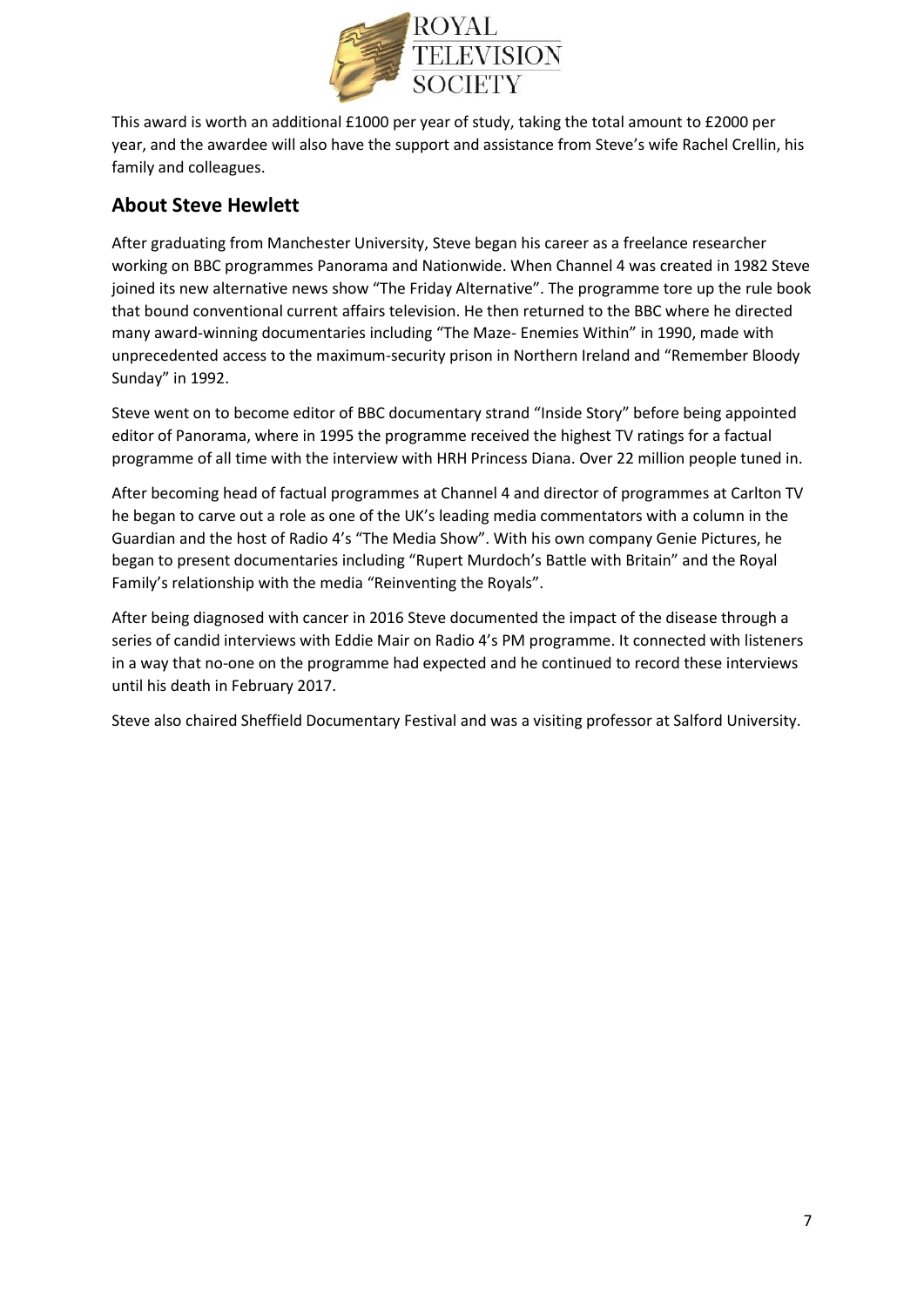

# **Section 3 - Frequently Asked Questions**

#### **What do you mean by...**

#### • *Higher Education*

This means an undergraduate degree course or equivalent course, Higher National Diploma level 5/6.

#### • *First year student*

This means you have started your undergraduate degree or Level 5/6 HND in 2021 and will be going into your second year of study in September 2022. You must have a minimum of 2 academic years study remaining.

#### • *Home Student*

A student can be classed as Home, EU or International based on a number of criteria. To be classed as a home student and therefor eligible for this bursary you need to meet the conditions set out below. Please note, you need to meet both status and residence conditions.

#### • *'Settled status/nationality'*

This means you must be a national of the UK or have the right of permanent residence or indefinite leave to remain in the UK. I.e. you must not be subject, under immigration laws, to any restriction on the period for which you may stay in the UK. Students may also be the 'relevant family member' of a UK national (a relevant family member is generally a spouse or civil partner, a direct descendant, or a dependant).

#### • *'Ordinary residence'*

This means that in addition, you must also have been ordinarily resident in the UK for the three years prior to the start date of the course for which you are applying, and that residence should not have been wholly or mainly for the purposes of receiving education. Being absent from the UK due to study abroad is usually considered a 'temporary absence' and does not affect 'ordinary residence' if the home/permanent address is within the UK.

#### • *Household Income*

One of the eligibility criteria for this bursary is that your gross household income (before tax) should be below £35,000. We will apply the same approach to household income as the Student Loans Company. Before we give you the bursary, we will ask you to provide evidence that the Student Loans Company, (or relevant organization for Scotland, Wales or Northern Ireland) has assessed your household income as below £35,000. This means you will need to apply for a means-tested maintenance loan or request an assessment by the Student Loans Company of your personal circumstances. As evidence of this, we may ask to see your student Finance award letter. The deadline for this will be 30 October we do not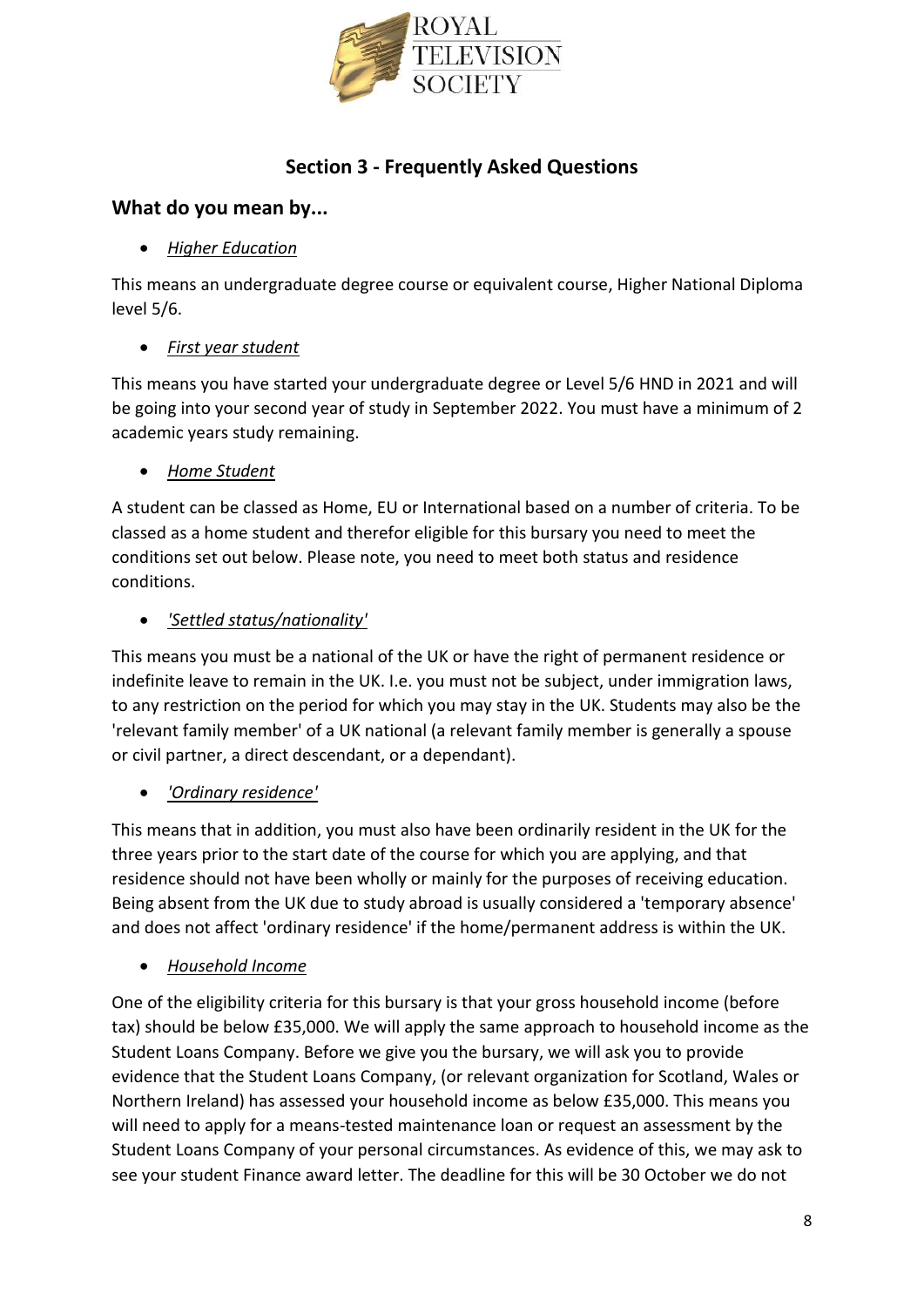

receive it by this deadline, we reserve the right to withdraw any bursary offer. If for any reason this is not possible, please contact us at Bursaries@rts.org.uk to discuss your situation.

#### • *'Firm Choice'*

This means that this is the offer you have accepted from a university as your first choice.

• *Submitted Work* 

As part of the eligibility criteria for TV Production and Journalism applicants you are required to submit an example of work that can be viewed electronically. Digital Innovation applicants are not required to do so, but if you would like to please do. If your piece of work is a group effort, you must specify your role in the production process, for example, 'Director' or 'Camera Operator'. All work must be submitted electronically, ensuring that you use a common file format and checking that your link works before you attach it. Please also ensure that the work is not password protected, if it has to be protected, please ensure that you provide the password.

• *Exam Results* 

As part of the eligibility criteria for this bursary we do ask you to submit evidence of your ability to study. As part of this evidence, we would like to know your latest exam results, such as GCSEs, as well as any predicted grades, if known, for A Levels or BTECs or other relevant qualification.

Whilst evidence of your academic achievement is important, you will not be excluded from the application process if you do not have higher education qualifications such as A Levels but have been accepted onto an eligible course.

# **What if...?**

#### *What if I don't take up my course place?*

If you have not registered on your course within three weeks of the course start date, the bursary will be withdrawn and offered to another eligible student.

#### *What if I withdraw from my course?*

If you withdraw from your course, you will not be eligible to receive any remaining bursary payments. We will not usually reclaim any bursary funds already awarded. Before we make your bursary payment each year we will expect to receive a report and video diary, as explained in our terms and conditions and we will request confirmation from your University that you are still studying.

# **What about the money?**

*When will the bursary be paid?*